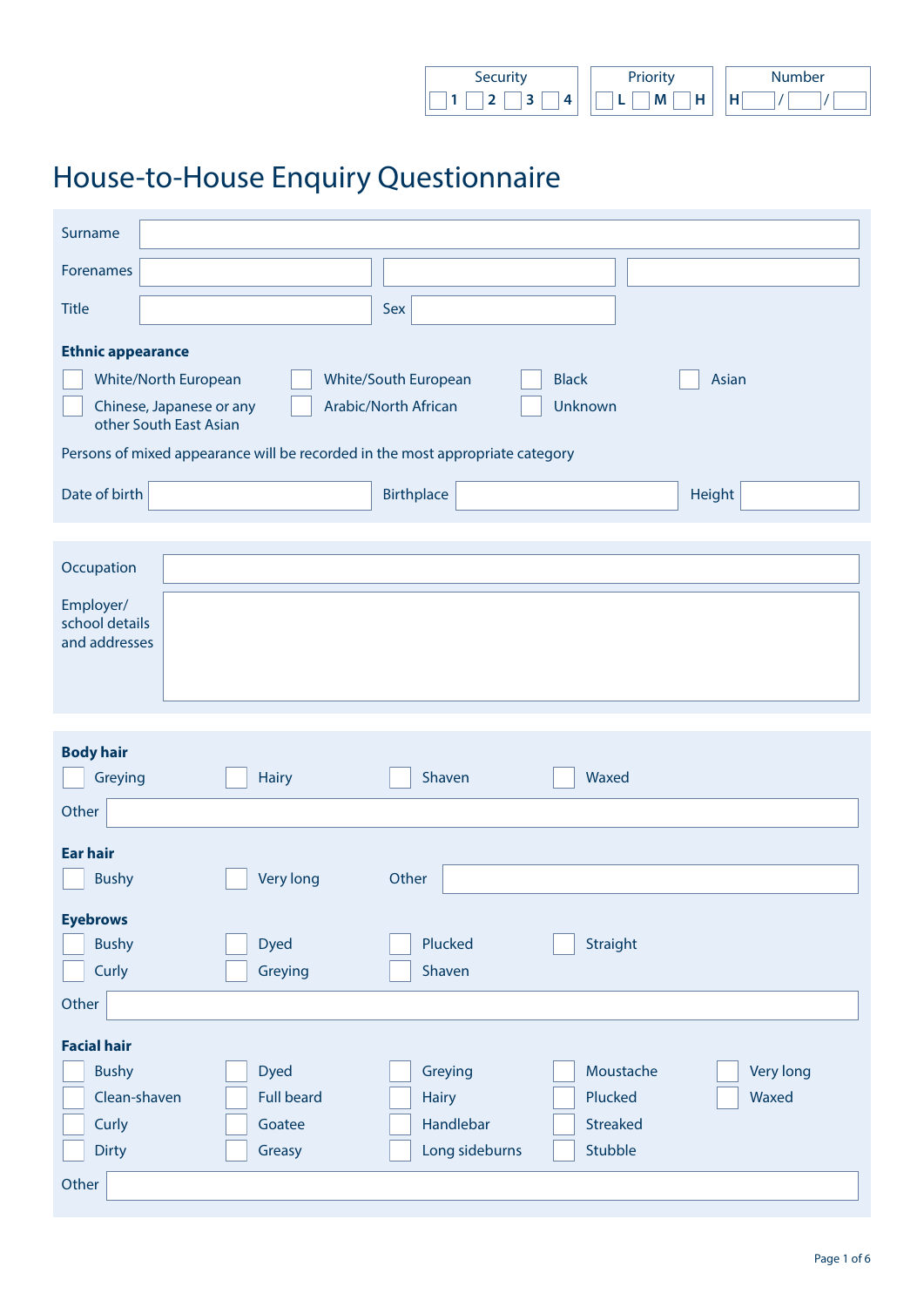| <b>Head hair</b>        |                                                                                         |                  |                 |                |
|-------------------------|-----------------------------------------------------------------------------------------|------------------|-----------------|----------------|
| Afro                    | Curly                                                                                   | Mohican          | Shaven          | Thinning       |
| <b>Bald</b>             | <b>Dirty</b>                                                                            | Permed           | Short           | <b>Untidy</b>  |
| <b>Beehive</b>          | <b>Dreadlocks</b>                                                                       | Plaited          | Shoulder length | Very long      |
| <b>Bushy</b>            | <b>Dyed</b>                                                                             | Ponytail         | Skinhead        | Wavy           |
| Collar length           | Greasy                                                                                  | Rasta            | Straight        | Wig            |
| Cropped                 | Greying                                                                                 | Receding         | <b>Streaked</b> |                |
| <b>Head hair colour</b> |                                                                                         |                  |                 |                |
| Auburn                  | <b>Brown</b>                                                                            | Green            | Multi           | Red            |
| <b>Black</b>            | Dark brown                                                                              | Grey             | Orange          | Sandy          |
| <b>Blonde</b>           | Fair                                                                                    | Light brown      | Pink            | White          |
| <b>Blue</b>             | Ginger                                                                                  | Mousey           | Purple          | Yellow         |
| <b>Nasal hair</b>       |                                                                                         |                  |                 |                |
| <b>Hairy</b>            | Plucked                                                                                 | Straight         | Very long       |                |
| Other                   |                                                                                         |                  |                 |                |
|                         |                                                                                         |                  |                 |                |
|                         |                                                                                         |                  |                 |                |
| <b>Eyes</b>             |                                                                                         |                  |                 |                |
| <b>Blue</b>             | <b>Brown</b>                                                                            | Deformed<br>Grey | Pink            | Squint         |
| <b>Blind</b>            | Green<br>Cast                                                                           | Hazel            | Protuding       | <b>Staring</b> |
| <b>Glasses</b>          |                                                                                         |                  |                 |                |
| <b>Contact lenses</b>   | <b>Glasses</b>                                                                          | No glasses       |                 |                |
| <b>Glasses use</b>      |                                                                                         |                  |                 |                |
| Constant                | <b>Driving</b>                                                                          | Reading          |                 |                |
|                         |                                                                                         |                  |                 |                |
| <b>Complexion</b>       |                                                                                         |                  |                 |                |
| Fair                    | Fresh                                                                                   | Ruddy            | Spotted         | <b>Tanned</b>  |
| Freckled                | Pale                                                                                    | Sallow           | Swarthy         | Wrinkled       |
|                         |                                                                                         |                  |                 |                |
| <b>Build</b>            |                                                                                         |                  |                 |                |
| Fat                     | Medium                                                                                  | Slim             | <b>Stocky</b>   | Thin           |
|                         |                                                                                         |                  |                 |                |
|                         | Distinguishing features (record feature, location on body and full descriptive details) |                  |                 |                |
| Lacking                 |                                                                                         |                  |                 |                |
|                         |                                                                                         |                  |                 |                |
| <b>Mark</b>             |                                                                                         |                  |                 |                |
| Peculiarity             |                                                                                         |                  |                 |                |
| Pierced                 |                                                                                         |                  |                 |                |
| Scar                    |                                                                                         |                  |                 |                |
| <b>Tattoos</b>          |                                                                                         |                  |                 |                |
|                         |                                                                                         |                  |                 |                |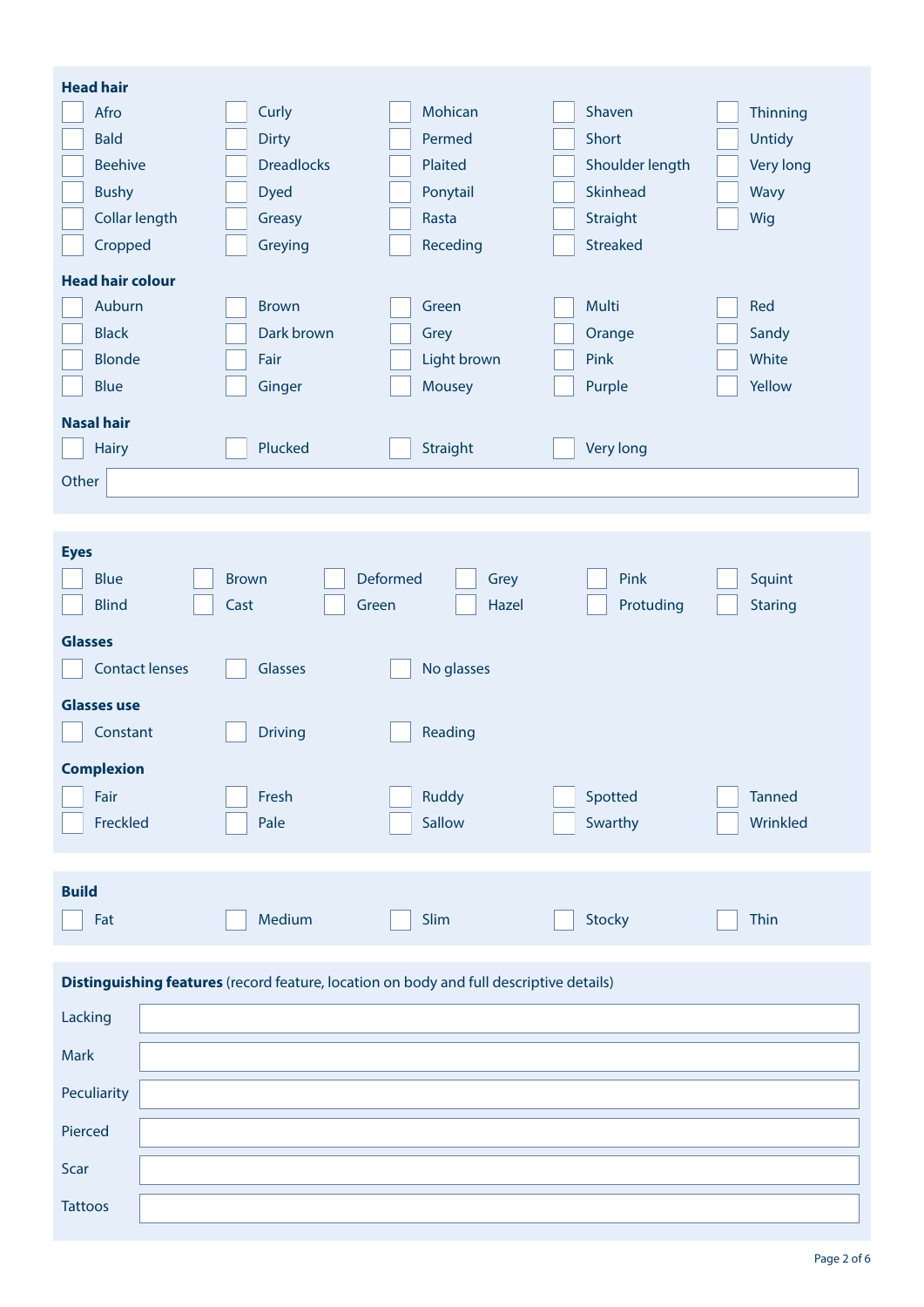| <b>Accent general</b>          |         |                   |                   |                     |
|--------------------------------|---------|-------------------|-------------------|---------------------|
| English                        | Irish   | Scottish          | Welsh             | Other               |
| <b>Accent specific</b>         |         |                   |                   |                     |
| American                       | French  | Liverpool         | <b>North West</b> | Spanish             |
| Asian                          | German  | London            | Northern          | <b>West Country</b> |
| Australian                     | Glasgow | Midland           | Oriental          | <b>West Indian</b>  |
| Birmingham                     | Italian | <b>North East</b> | Southern          | Yorkshire           |
| <b>East Anglia</b>             |         |                   |                   |                     |
| Accent other                   |         |                   |                   |                     |
|                                |         |                   |                   |                     |
|                                |         |                   |                   |                     |
| Noticeable                     |         |                   |                   |                     |
| jewellery                      |         |                   |                   |                     |
|                                |         |                   |                   |                     |
|                                |         |                   |                   |                     |
| Clothing                       |         |                   |                   |                     |
| worn at                        |         |                   |                   |                     |
| material time<br>(if relevant) |         |                   |                   |                     |
|                                |         |                   |                   |                     |
|                                |         |                   |                   |                     |
|                                |         |                   |                   |                     |
|                                |         |                   |                   |                     |
|                                |         |                   |                   |                     |

| CRO No                      | PNC ID | <b>Local Ref No</b> |  |
|-----------------------------|--------|---------------------|--|
| List type of<br>convictions |        |                     |  |

|                        | Visited scene during material time (Yes/No) |                        |                                           |
|------------------------|---------------------------------------------|------------------------|-------------------------------------------|
| If Yes give<br>details |                                             |                        |                                           |
| Knows victim (Yes/No)  |                                             | Nature of relationship |                                           |
| <b>Other names</b>     |                                             |                        |                                           |
| Maiden name            |                                             |                        |                                           |
| Any other name         |                                             |                        |                                           |
| Surname                |                                             | Forenames              |                                           |
| Name type              |                                             |                        | show whether alias, former, nickname, etc |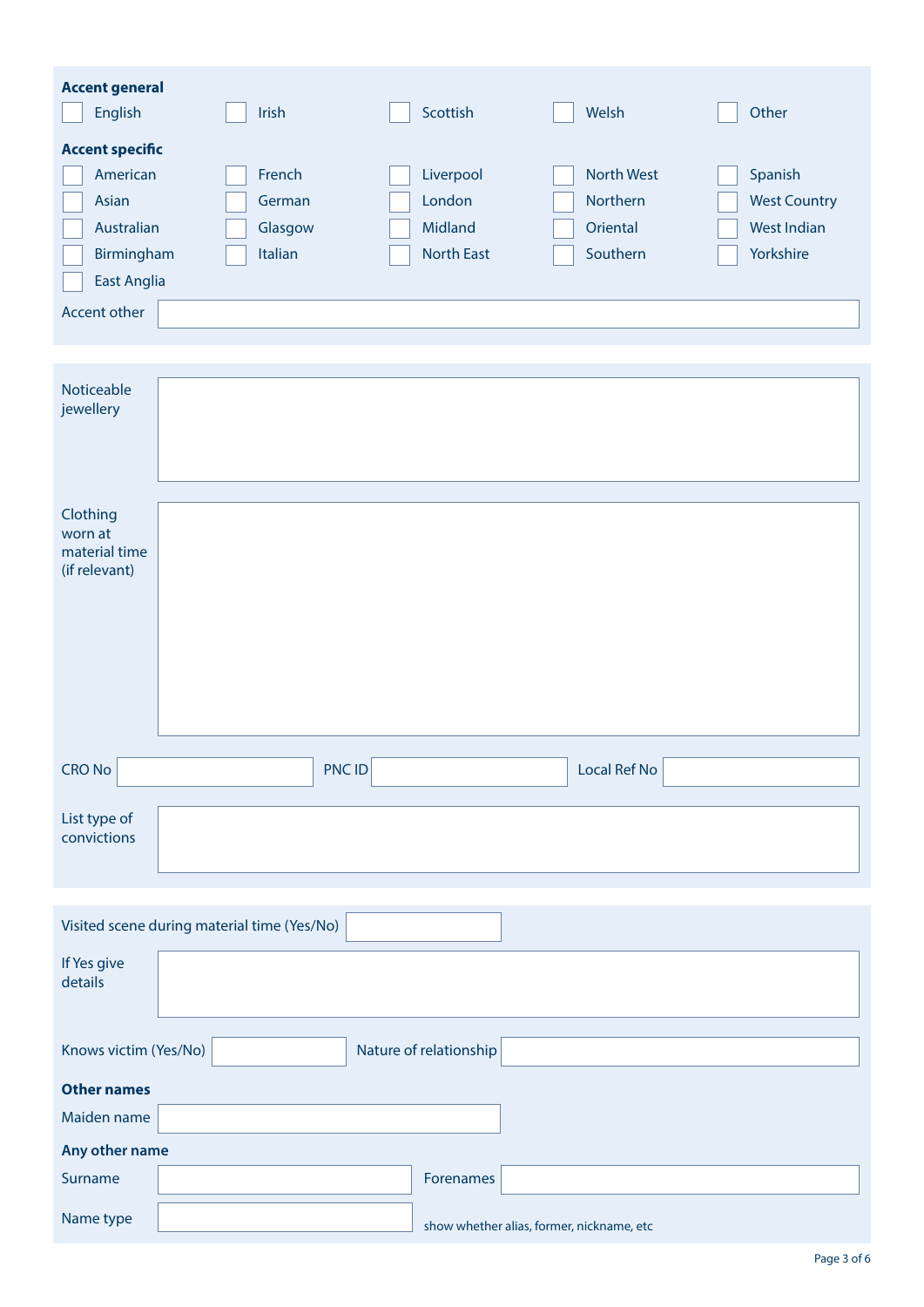| Address  |  |  |
|----------|--|--|
|          |  |  |
|          |  |  |
| Postcode |  |  |

|       | <b>Telephone numbers</b> |                 |        |  |
|-------|--------------------------|-----------------|--------|--|
| Home  |                          | <b>Business</b> | Mobile |  |
| Email |                          |                 |        |  |

| <b>Vehicles</b><br>User<br>Owner                                                                                                                                                                       | <b>Reg No</b>                                                                    | Make                                                                               |                                                                    | Model                                                               |                              |
|--------------------------------------------------------------------------------------------------------------------------------------------------------------------------------------------------------|----------------------------------------------------------------------------------|------------------------------------------------------------------------------------|--------------------------------------------------------------------|---------------------------------------------------------------------|------------------------------|
| Colour                                                                                                                                                                                                 | <b>Type</b>                                                                      |                                                                                    | Seen?                                                              |                                                                     |                              |
| Owner<br><b>User</b>                                                                                                                                                                                   | <b>Reg No</b>                                                                    | Make                                                                               |                                                                    | Model                                                               |                              |
| Colour                                                                                                                                                                                                 | <b>Type</b>                                                                      |                                                                                    | Seen?                                                              |                                                                     |                              |
| Owner<br>User                                                                                                                                                                                          | <b>Reg No</b>                                                                    | Make                                                                               |                                                                    | Model                                                               |                              |
| Colour                                                                                                                                                                                                 | <b>Type</b>                                                                      |                                                                                    | Seen?                                                              |                                                                     |                              |
| <b>Vehicle types</b><br>3WH<br>3 wheeler<br>Articulated cab<br><b>ART</b><br><b>CAV</b><br>Motor caravan<br><b>COM</b><br>Motorcycle combi<br>Convertible<br><b>CON</b><br><b>EST</b><br><b>Estate</b> | <b>LOR</b><br><b>LTR</b><br><b>MCY</b><br><b>MOP</b><br><b>OTH</b><br><b>PIC</b> | <b>Rigid lorry</b><br>Lorry/trailer<br>Solo motorcycle<br>Moped<br>Other<br>Pickup | <b>PSV</b><br><b>SAL</b><br><b>SCO</b><br><b>SPO</b><br><b>VAN</b> | Public service vehicle<br>Saloon<br>Scooter<br><b>Sports</b><br>Van |                              |
| <b>Vehicle colours</b><br><b>Blue</b><br>White<br><b>Brown</b><br><b>Beige</b>                                                                                                                         | Red<br>Green<br>Silver<br>Orange                                                 | <b>Black</b><br>Grey<br><b>Bronze</b><br>Purple                                    | Yellow<br>Cream                                                    | Gold<br>Pink                                                        | Turquoise<br>Maroon<br>Multi |

| Obtain details<br>of movements<br>between |  |
|-------------------------------------------|--|
| Who can verify?                           |  |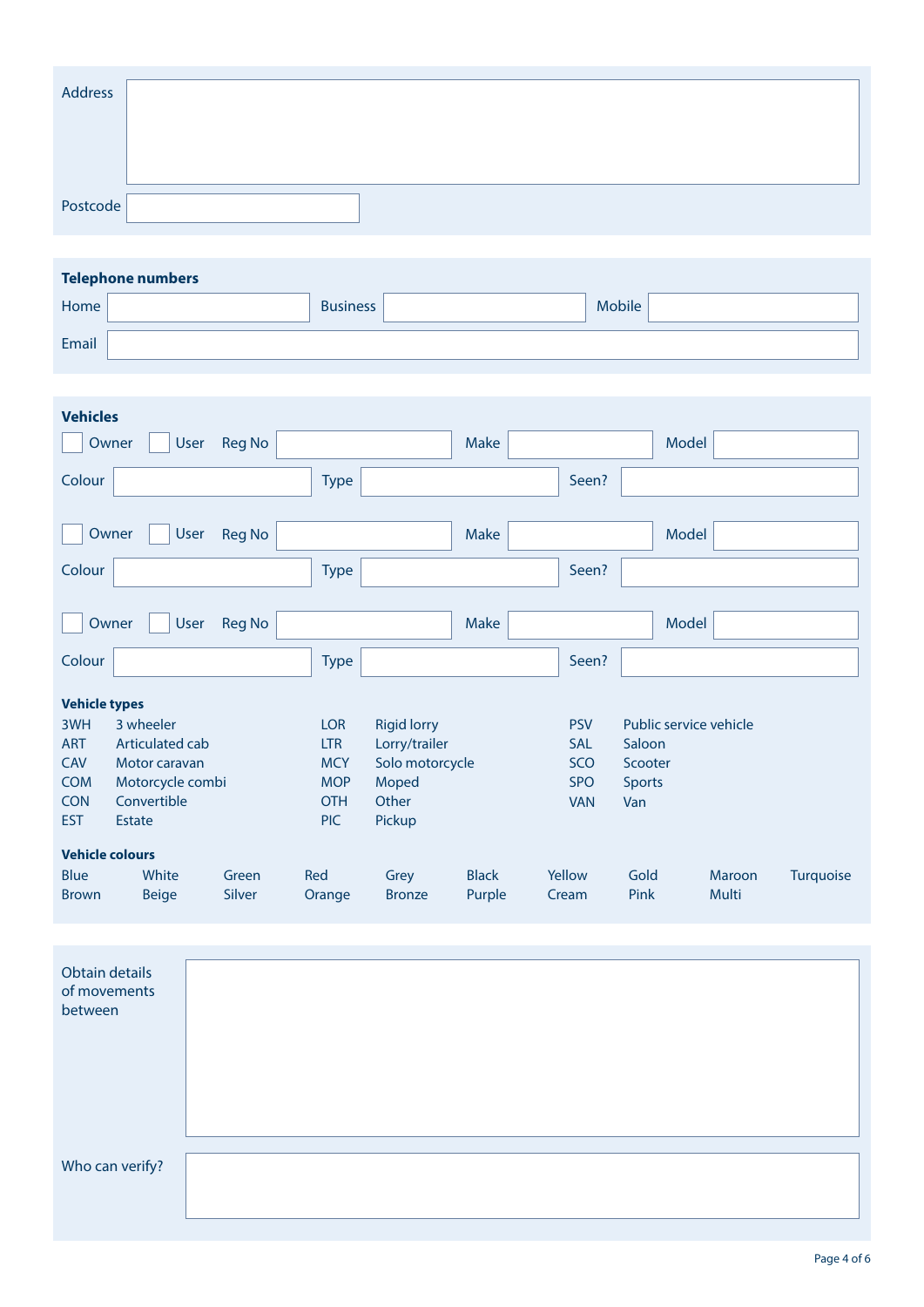| Date/time/place<br>victim last seen                                                     |          |             |              |      |         |
|-----------------------------------------------------------------------------------------|----------|-------------|--------------|------|---------|
| Who was with<br>the victim?<br>(Full details/<br>description)                           |          |             |              |      |         |
| Who was<br>with you?<br>(Full details)                                                  |          |             |              |      |         |
| What do you know<br>of victim's friends,<br>associates, habits,<br>etc?                 |          |             |              |      |         |
| <b>Scene of incident</b>                                                                |          |             |              |      |         |
| When last visited                                                                       |          | Time        |              | Date |         |
| If visited during relevant period                                                       |          | <b>Time</b> |              | Date |         |
| Who was with<br>you?                                                                    |          |             |              |      |         |
| Who did you<br>see? (Full details/<br>description)                                      |          |             |              |      |         |
| Any other useful<br>information/<br>rumours, etc                                        |          |             |              |      |         |
| Are details of all visitors on material date recorded on House Occupants Form? (Yes/No) |          |             |              |      |         |
| <b>Occupancy details</b><br><b>This house</b>                                           |          |             |              |      |         |
| <b>Males</b>                                                                            |          |             | Females      |      |         |
| <b>Premises adjacent on LHS</b>                                                         |          |             |              |      |         |
| Address                                                                                 |          |             |              |      |         |
| Folder                                                                                  | Premises |             | <b>Males</b> |      | Females |
| <b>Premises adjacent on RHS</b>                                                         |          |             |              |      |         |
| Address                                                                                 |          |             |              |      |         |
| Folder                                                                                  | Premises |             | <b>Males</b> |      | Females |